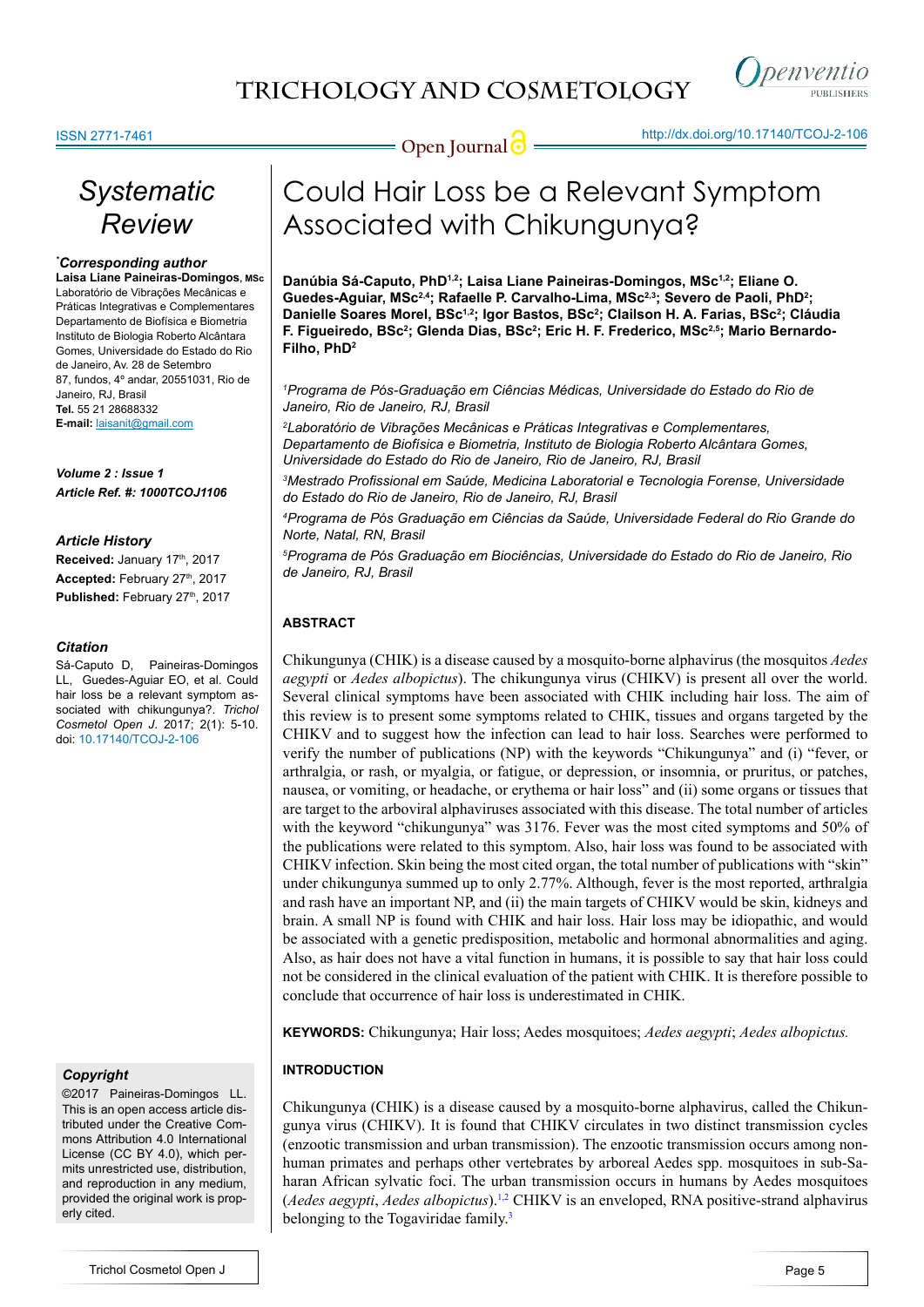Open Journal<sup>1</sup>



http://dx.doi.org/[10.17140/TCOJ-2-106](http://dx.doi.org/10.17140/TCOJ-2-106)

Figure 1 shows the relation between CHIK and the CHIKV, as well as, the forms of transmission by the Aedes mosquitoes.

CHIKV is an African virus that circulates enzootically in a sylvatic cycle between arboreal, canopy-dwelling mosqui-toes and non-human primates.<sup>[2](#page-4-2)</sup> CHIK is an endemic disease to many countries in Western, Central, Eastern and Southern Africa, Indian Ocean, West Pacific Islands and South-East Asia.[1](#page-4-0) Since 2004, CHIK has expanded its geographic range to Indian Ocean Islands, Italy, France, and America.<sup>[1,2](#page-4-0)</sup>

Despite several clinical symptoms being associated with CHIK, $^{2,4}$  $^{2,4}$  $^{2,4}$  little attention is paid to scalp lesions in CHIKV infection that can lead to hair loss[.4](#page-4-3) This could be related to the fact that hair has no vital function in humans; although, it has important psychological functions that are recognizable in most people.<sup>5</sup> However, in the field of alpha viral infections, hair loss is consistent with alopecia and was reported in an experimental model with mice.<sup>[6](#page-4-5)</sup> These symptoms related to CHIK are associated with several organs and tissues. Based on the study by Soumahoro et al<sup>[4](#page-4-3)</sup> (Figure 2), certain general symptoms as well as organs and tissues which could be affected by CHIK are mentioned. Also the clinical approaches associated with hair loss have been specified (Figure 2).

Turner et al<sup> $7$ </sup> consider that hair is the ultimate personal beauty tool of self-expression. In addition, it is, in general, more malleable than skin and it is more personal than clothing. Hunt and McHale<sup>8</sup> have described that alopecia is a chronic dermatological disorder in which hair fall occurs partly or completely from the areas such as the scalp or other parts of the body.

Based on the study by Hunt and McHale<sup>8</sup> alopecia is considered as a chronic inflammatory disease that affects the hair follicles. It is neither life threatening nor painful; however, there can be irritation of the skin, as well as appearance related problems resulting from the loss of eyelashes and eyebrows. Alopecia can also be associated with serious psychological consequences, particularly in relation to anxiety and depression. Wa-tras et al<sup>[9](#page-5-2)</sup> reported that hair loss might also be associated with the use of medications, such as anticoagulants. Different medications have been used for the treatment of CHIKV infections.<sup>10,11</sup>

Some factors associated with hair loss are found to be related to CHIK, as the CHIKV can target different human cells, such as epithelial and endothelial cells, fibroblasts and macrophages,<sup>12</sup> HeLa cells<sup>13</sup> and muscle progenitor cells.<sup>14</sup> Therefore, CHIKV can be associated with clinical manifestations including rashes<sup>[15-17](#page-5-7)</sup> and urticaria.<sup>18</sup> CHIKV could also damage collagen and matrix metalloproteinases  $(MMPs)^{19}$  and alter the connec-tive tissue metabolism.<sup>[20](#page-5-10)</sup> In skeletal muscles, the atrophy and necrosis of scattered muscle fibers and the vacuolization of cells have also been shown to have potential to affect underlying mechanisms related to a disorder known as myositis syndrome.<sup>12</sup> Putting together these findings, it is relevant to consider that if these phenomena can lead to degenerative chronic lesions, it is possible to say that the target human epithelial and endothelial cells, fibroblasts and macrophages,<sup>[12](#page-5-4)</sup> muscle progenitor cells,<sup>14</sup> hypermelanosis, xerosis<sup>18</sup> might cause a great variety of clinical manifestations including hair loss.[4](#page-4-3)

Various authors $21-23$  have used databases, such as PubMed, to evaluate the scientific findings in this topic. PubMed is a database that comprises of more than 26 million citations

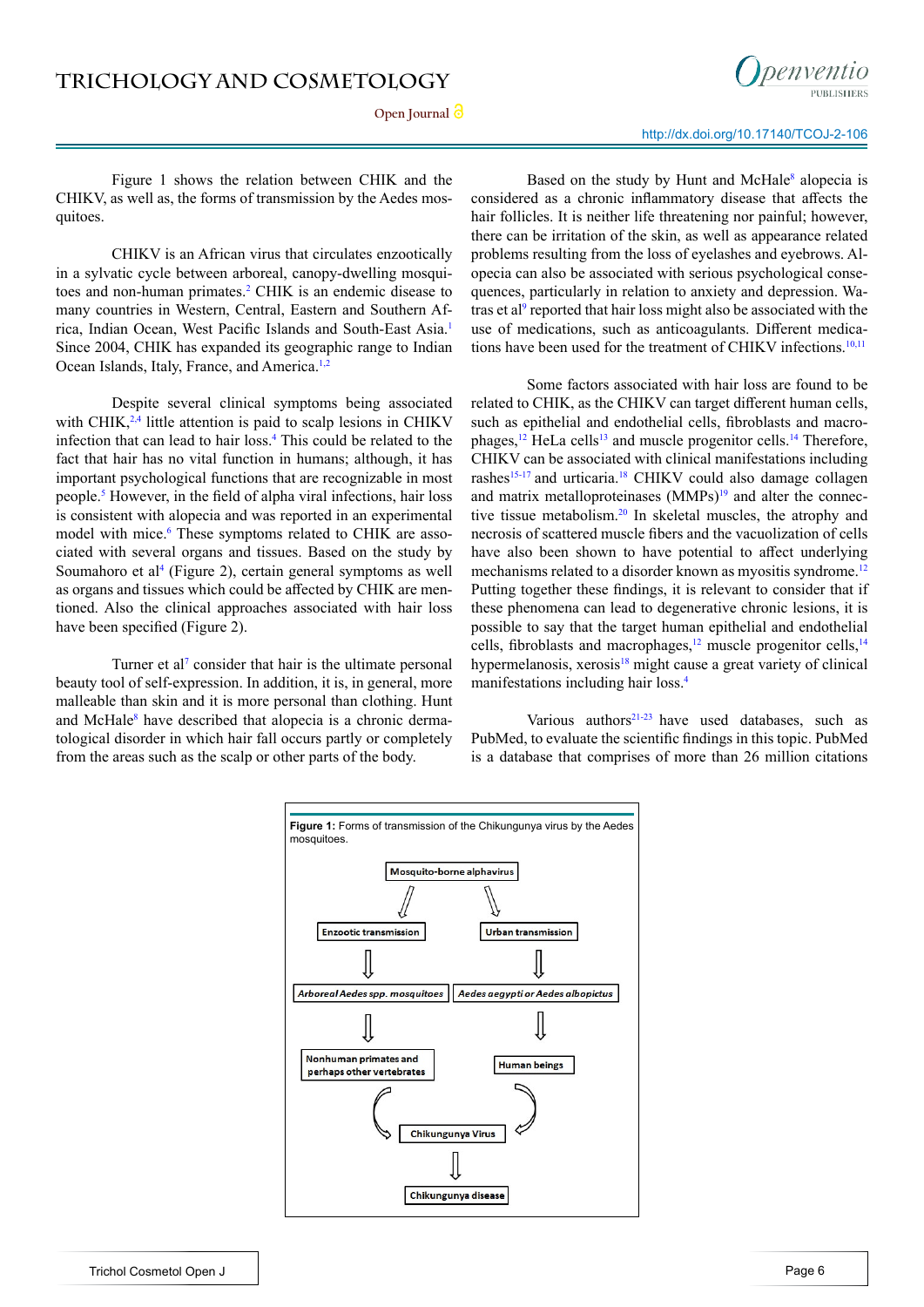# **TRICHOLOGY AND COSMETOLOGY**



Open Journal<sup>2</sup>

http://dx.doi.org/[10.17140/TCOJ-2-106](http://dx.doi.org/10.17140/TCOJ-2-106)



for biomedical literature from MEDLINE, life sciences journals, and online books. Citations may include links to full-text content from PubMed Central and publisher websites. Several studies have utilized this database for revisions and investigations in-volving CHIK.<sup>[21-23](#page-5-11)</sup>

The aim of this review is to present some symptoms related to CHIK and tissues and organs that are target to the CHIKV, leading to hair loss.

#### **MATERIAL AND METHODS**

Database used:

Two searches were performed through PubMed [\(http://www.](http://www.ncbi.nlm.nih.gov/pubmed) [ncbi.nlm.nih.gov/pubmed](http://www.ncbi.nlm.nih.gov/pubmed)) database.

1. Search strategy used to verify the publications involving chikungunya and some symptoms associated with this disease caused by an arboviral alphavirus.

The searches were performed to verify the number of publications (NP) with the keywords, "chikungunya and fever", or "arthralgia", or "rash", or "myalgia", or "fatigue", or "depression", or "insomnia", or "pruritus", or "patches", "nausea", or "vomiting", or "headache", or "erythema" or "hair loss".

2. Search strategy used to verify the publications involving chikungunya and some organs or tissues that are target of the arboviral alphavirus associated with this disease.

The searches were performed to verify the NP with the keywords "chikungunya and heart", or "liver", or "kidneys", or "intestines", or "skin", or "brain", or "muscle", or "bone", or "cartilage" or "collagen".

Three reviewers independently accessed both the bibliographical databases through the *Universidade do Estado do Rio de Janeiro* on January 5th 2017.

Inclusion and Exclusion criteria to select the publications:

All the publications about chikungunya and "hair loss" that were found in the PubMed database were included in this narrative review.

#### **RESULTS**

Table 1 shows the number and the percentage of the publications related to Chikungunya, that is an endemic disease in some countries. It also shows the symptoms and percentage of each symptom recorded in the number of publications with this infection in the PubMed database. The total number of articles with the keyword "Chikungunya" is 3,176. It is observed that fever is the most cited symptom and 50% of the publications are related to this symptom. Arthralgia and rashes are other disorders associated with Chikungunya as shown in a relevant number of articles. It is also observed that hair loss is also a symptom that would be associated with CHIKV infection; however, it is poorly studied, with only one publication in the PubMed database.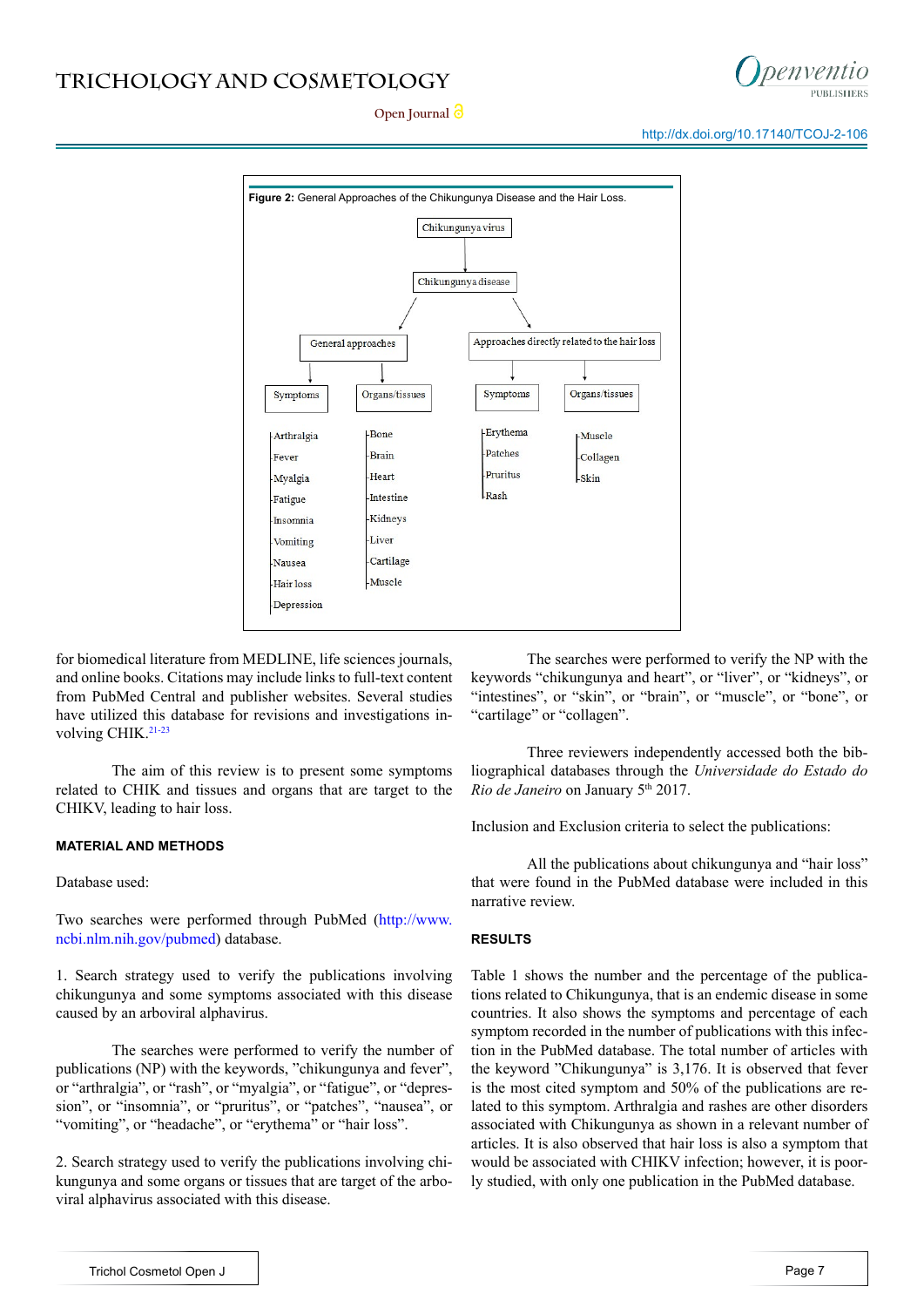# **TRICHOLOGY AND COSMETOLOGY**





http://dx.doi.org/[10.17140/TCOJ-2-106](http://dx.doi.org/10.17140/TCOJ-2-106)

**Table 1:** Number of the Publications Involving Chikungunya and some Symptoms and the Percentage of each Symptom Related to the Total Number of Publications with this Infection in the PubMed Database.

| <b>Symptoms</b> | <b>Number of publications</b> | Percentage of thepublications (%) |
|-----------------|-------------------------------|-----------------------------------|
| Fever           | 1611                          | 50.72                             |
| Arthralgia      | 283                           | 8.91                              |
| Rash            | 235                           | 7.40                              |
| Myalgia         | 75                            | 2.36                              |
| Headache        | 71                            | 2.24                              |
| Fatigue         | 22                            | 0.69                              |
| Nausea          | 22                            | 0.69                              |
| Vomiting        | 21                            | 0.66                              |
| Depression      | 14                            | 0.44                              |
| Patches         | 8                             | 0.25                              |
| Erythema        | $\overline{7}$                | 0.22                              |
| Pruritus        | 6                             | 0.19                              |
| Insomnia        | 1                             | 0.03                              |
| "hair loss"     | 1                             | 0.03                              |

| <b>Table 2:</b> Number and Percentage of the Publications Involving Chikungunya and Some Targets<br>(organs/tissues) to the Chikungunya Virus in the PubMed Database. |                               |                                    |  |
|-----------------------------------------------------------------------------------------------------------------------------------------------------------------------|-------------------------------|------------------------------------|--|
| Organ/tissues                                                                                                                                                         | <b>Number of publications</b> | Percentage of the publications (%) |  |
| Skin                                                                                                                                                                  | 88                            | 2.77                               |  |
| Kidney                                                                                                                                                                | 68                            | 2.14                               |  |
| <b>Brain</b>                                                                                                                                                          | 64                            | 2.02                               |  |
| Muscle                                                                                                                                                                | 49                            | 1.54                               |  |
| Bone                                                                                                                                                                  | 29                            | 0.91                               |  |
| Liver                                                                                                                                                                 | 22                            | 0.69                               |  |
| Heart                                                                                                                                                                 | 9                             | 0.28                               |  |
| Intestine                                                                                                                                                             | $\overline{7}$                | 0.22                               |  |
| Cartilage                                                                                                                                                             | 7                             | 0.22                               |  |
| Collagen                                                                                                                                                              | 4                             | 0.13                               |  |

Table 2 shows the number of the publications related to Chikungunya and some targets (organs or tissues) with its percentage related to the total number of publications. Here, it is observed that skin is the most cited organ, but with only 2.77% of the total of publications with Chikungunya. It is also verified that the number of studies with the association between Chikungunya and kidney are high too.

# **DISCUSSION**

Following the aim of this review and considering the number of publications in PubMed, (i) amongst the symptoms related to CHIK, fever is the most reported, whereas, arthralgia and rash have significant NP (ii) the main targets of CHIKV were found to be skin, kidney and brain. Very few publications have been found with CHIK and hair loss. These finding could be associated with the fact that the hair does not have a vital function in

humans, as reported by Ramos-e-Silva et al.<sup>5</sup> In this case, it is possible to say that hair loss could not be considered in the clinical evaluation of the patient with CHIK, although, Mirmirani, $^{24}$ considers that the hair is one of the most defining aspects of human appearance. Moreover, hair loss may be idiopathic, and would be associated with a genetic predisposition, metabolic and hormonal abnormalities and aging[.5,7](#page-4-4)

The basis for this symptom following CHIKV infection is not understood. It could simply reflect a non-specific symptom triggered by the acute febrile illness, as reported by Ramos-e-Silva et al<sup>[5](#page-4-4)</sup> after many systemic diseases. Although, various clinical symptoms have been associated with CHIK, $2,4$  little attention is paid to scalp lesions in CHIKV infection that can lead to the hair loss. Soumahoro et  $a<sup>14</sup>$  $a<sup>14</sup>$  $a<sup>14</sup>$  reported a comparative study of longstanding disabilities owing to CHIKV infection. It was showed several subjective symptoms (arthralgia, myalgia,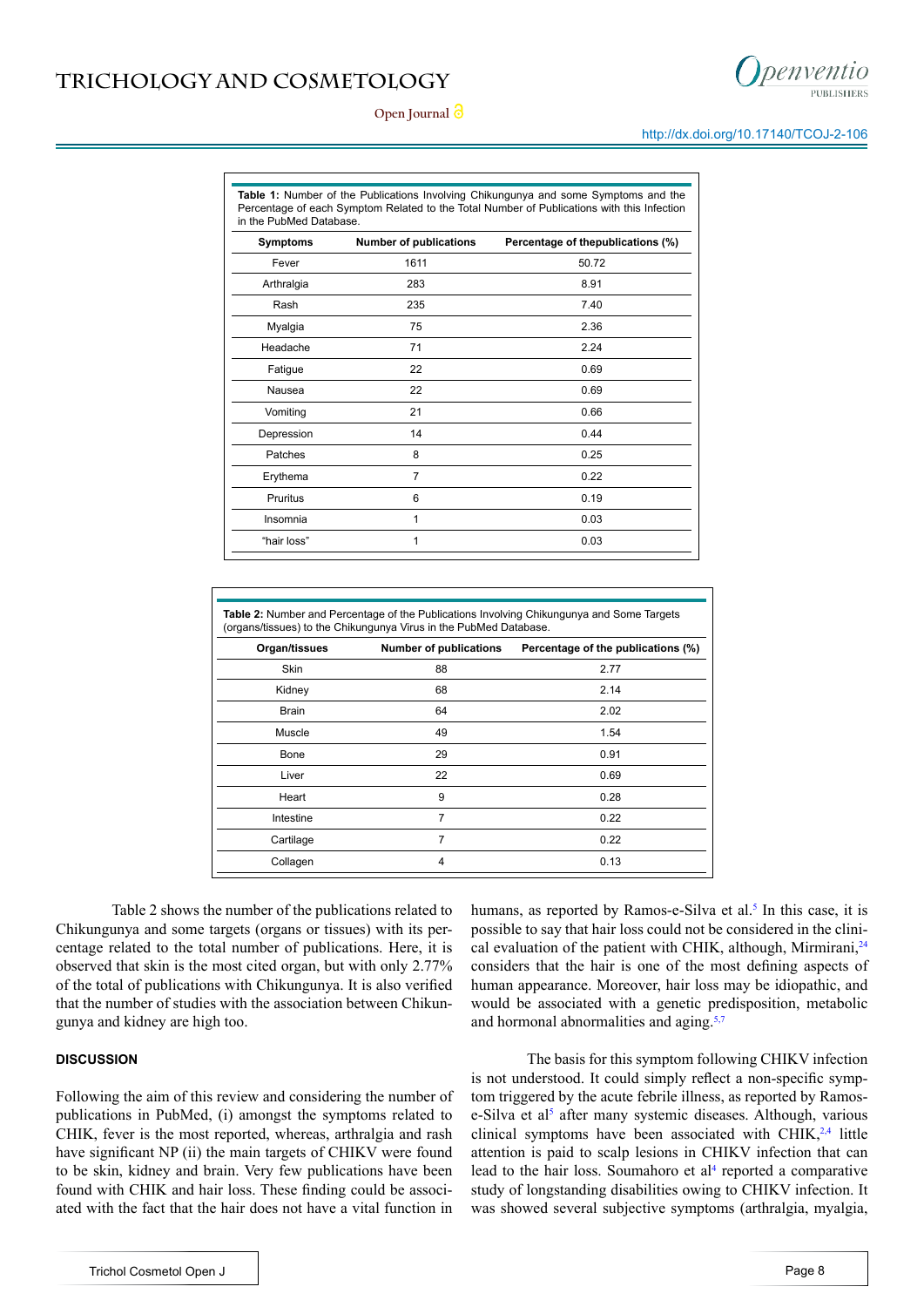

Open **Journal** *O* 

fatigue, depression, hair loss) reported by people infected by CHIKV.

According to Hunt and McHale, $\delta$  alopecia is an inflammatory disease that affects the hair follicles. This consideration could help to understand the findings presented in Table 1. The analysis of the results reported in Table 1 indicates possible symptoms that could contribute directly to hair loss, as well as rashes, pruritus, patches and erythema. Moreover, other symptoms, such as depression and insomnia could be also associated with alopecia. As the hair is not considered a vital structure in the human beings, hair loss could not be an essential question to be asked in the clinical evaluation of the individual with CHIK disease.

By analyzing the findings reported in Table 2, it is possible verify the importance of certain tissues in which, some alteration could lead to hair loss, as well as affect the skin, muscle and collagen. Authors have suggested that CHIKV can cause a wide range of clinical manifestations including rashes, hypermelanosis and xerosis<sup>16-18</sup> that can further contribute to hair loss. Moreover, damaged collagen, altered connective tissue metabolism, degenerative chronic lesions by the CHIKV could also be related to alopecia[.4,14,20](#page-4-3) It is important to point out that medications could also sometimes promote hair loss, as reported by Yang et al<sup>25</sup> in the treatment of chronic hepatitis.

As the CHIKV infection can target different types of human cells<sup>12,14</sup> and lead to many injuries in the collagen, in the matrix metalloproteinases, $\frac{19}{12}$  in the connective tissue metabolism, $20$  in the skeletal muscles, degenerative chronic lesions related to inflammatory responses and the possible subsequent effect of immune activation could promote hair loss.

All the above findings, showing a relation between CHIKV infection and hair loss, are reinforced with experimental studies. Ziegler et al<sup>[6](#page-4-5)</sup> described that newborn mice inoculated subcutaneously with CHIKV showed signs of illness (lethargy, loss of balance and difficulty in walking, dragging of the hind limbs, and hair loss around the inoculation site on the back) 7-10 days after infection. Vanlandingham et  $al<sup>26</sup>$  $al<sup>26</sup>$  $al<sup>26</sup>$  reported that O'nyong-nyong virus (ONNV) and CHIKV are closely related viruses in the Semliki Forest antigenic complex (family Togaviridae, genus *Alphavirus*), whereas Walker et al<sup>27</sup> reported that mice that were inoculated with unadapted ONNV at 28-30 hours of age, developed a patchy alopecia on the 4<sup>th</sup>-7<sup>th</sup> post-inoculation day, which usually lasted 4-5 days.

The current review has certain limitations that must be considered in the interpretation of the findings. Firstly, it includes only the papers found in the PubMed database. In addition, the keywords used in the searches were related to the symptoms, tissues and organs and Chikungunya identified in Soumahoro et a[l4](#page-4-3) Therefore, more revision with other databases and keywords would be instrumental.

# **CONCLUSION**

In conclusion, despite the limitations, it can be stated that, fever and skin are the two highly emerging terms related to Chikungunya as observed in a large number of publications. Moreover, it was observed that the presence of various symptoms mentioned above could lead to alopecia in patients with Chikungunya. In addition, as hair does not have a vital function in humans, it is possible to conclude that hair loss cannot be considered in the clinical evaluation of the patient with CHIK. Hence, hair loss cannot be yet accounted as a symptom of Chikungunya.

# **ACKNOWLEDGMENTS**

The authors thank the Brazilian Agencies (CNPq and FAPERJ) for the support.

### **CONFLICTS OF INTEREST**

The authors declare no conflicts of interest.

### **AUTHORS' CONTRIBUTION**

DSC, LLPD, EOGA, RPCL, SP, DSM, IB, CAF, CF, GD, EF and MBF participated in the elaboration and execution of the study. DSC, LLPD and EOGA accessed the bibliographical database. All the authors analyzed and discussed the data of the study. DSC, LLPD and MBF wrote the manuscript. EOGA, RPCL, DSM, IB, CAF, CF, GD and MBF reviewed the final version of the manuscript. All the authors read and approved the final version of this investigation.

# **REFERENCES**

<span id="page-4-0"></span>1. Powers AM, Logue CH. Changing patterns of chikungunya virus: Re-emergence of a zoonotic arbovirus. *J Gen Virol*. 2007; 88: 2363-2377. doi: [10.1099/vir.0.82858-0](http://jgv.microbiologyresearch.org/content/journal/jgv/10.1099/vir.0.82858-0)

<span id="page-4-2"></span>2. Coffey LL, Failloux AB, Weaver SC. Chikungunya virus-vector interactions. Viruses. 2014; 24: 4628-4663.

<span id="page-4-1"></span>3. Porterfield JH. Antigenic characteristics and classification of the Togaviridae. In: Schlesinger R, ed. *The Togaviruses*. New York, USA: Academic Press; 1980: 13-46.

<span id="page-4-3"></span>4. Soumahoro MK, Gérardin P, Boëlle PY, et al. Impact of Chikungunya virus infection on health status and quality of life: A retrospective cohort study. *PLoS One*. 2009; 4: e7800. doi: [10.1371/journal.pone.0007800](http://journals.plos.org/plosone/article%3Fid%3D10.1371/journal.pone.0007800) 

<span id="page-4-4"></span>5. Ramos-e-Silva M, Chaves Azevedo-e-Silva M, Carneiro SC. Hair, nail, and pigment changes in major systemic disease. *Clin Dermatol.* 2008; 26(3): 296-305. doi: [10.1016/j.clinderma](http://www.sciencedirect.com/science/article/pii/S0738081X07002428)[tol.2007.10.019](http://www.sciencedirect.com/science/article/pii/S0738081X07002428)

<span id="page-4-5"></span>6. Ziegler SA, Lu L, da Rosa AP, Xiao SY, Tesh RB. An animal